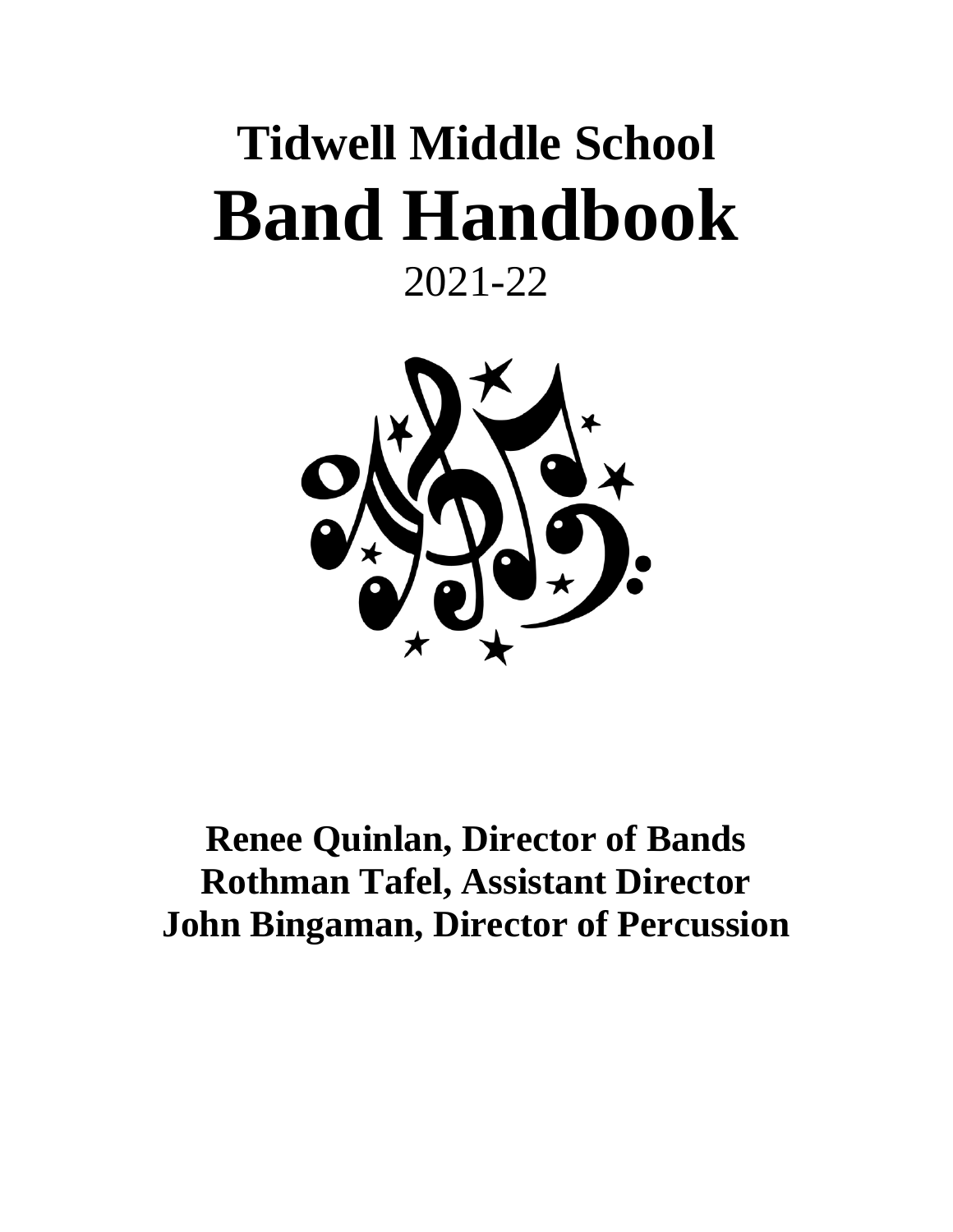### **Preface**

This handbook has been written for the Tidwell Middle School Band members and their parents with the intent of providing information regarding the purpose, procedures, expectations and activities of the band program. **All band students and parents are expected to read the entire handbook carefully to avoid conflicts with the policies stated herein.** 

> *Many of these policies directly correlate with the NISD student code of conduct and handbook.*

### **Philosophy of Instrumental Music**

A well-rounded education is enhanced by one of the most basic of all studies – the study of music. Music teaches discipline. Music develops self-confidence. Music gives each student a feeling of pride and accomplishment. Playing in band teaches students the importance of working with others and helps them develop the social skills necessary to be part of a performing organization. Instrumental music engages students in a group activity, which allows them to use their free time constructively. Band instills values: responsibility, purpose and direction, devotion to duty, spirit of cooperation, and sensitivity to beauty. Not all band students become great musicians, but certainly all become more mature, cooperative, self-disciplined and hard working members of society with an appreciation of the arts. Music is a subject which affects all areas of a student's personality. These include the intellectual, physical, emotional, psychological, spiritual and social aspects of a person.

Discipline, pride, and commitment to excellence are important elements of a quality organization. External discipline creates internal discipline. This self-discipline demonstrates each student's own initiative. Pride is having a desire to succeed in what you do while respecting yourself and others around you. It is taking what you do seriously while enjoying what you do. Pride is a state of mind. A person's quality of life is in direct proportion to their commitment to excellence – whatever their field of endeavor.

# **TMS Band Web Page**

The Band Web Page is a useful site to communicate information from the directors to the students and parents. Please take advantage of this communication tool.

Band website: [www.tidwelltitanband.weebly.com](http://www.tidwelltitanband.weebly.com/)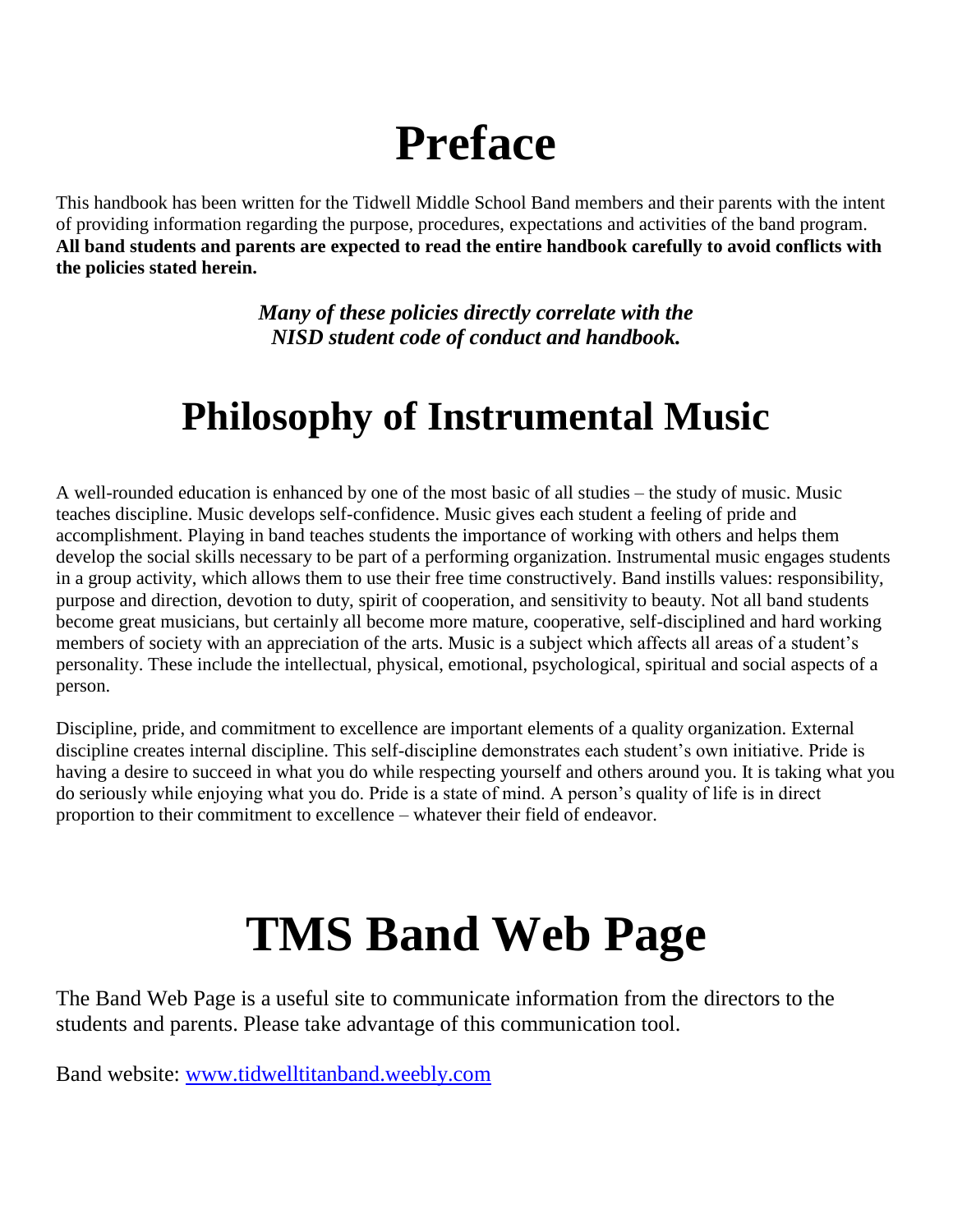## **Contact Information**

Renee Quinlan [renee.quinlan@nisdtx.org](mailto:renee.quinlan@nisdtx.org) Rothman Tafel rothman.tafel@nisdtx.org John Bingaman [jbingaman@nisdtx.org](mailto:jbingaman@nisdtx.org)

# **Conference Period**

5<sup>th</sup> Period every day; Please email/call us to set up a conference

### **Band Descriptions & Expectations**

There are several performing groups in the band program at Tidwell Middle School. Each group listed below functions as an important part of the entire band program. Bands are divided into three different groups in order to meet the individual needs of each student. Membership in the bands is determined by a thorough audition process to correctly place the student according to his/her own ability and experience level. Auditions will occur in April/May for the following year's band placement.

### **Wind Ensemble**

The Wind Ensemble is the first performing group, which is made up of the most advanced  $7<sup>th</sup>$ and 8th grade students. Students in this band must be proficient on their instrument and must be willing to commit to regular rehearsal and practice time. The Wind Ensemble students will have one 45 minute sectional rehearsal per week as well as some extra full band rehearsals throughout the year. Students in this band are expected to participate in the scheduled rehearsals, concerts, pep rallies, and contests. In addition, students are required to tryout for the All-District and All-Region Bands and participate in Solo Contest. It is the responsibility of the student and the parent to check the band calendar and incorporate the scheduled events into their family calendar. Wind Ensemble members are encouraged to take part in the NISD Private Lesson Program.

### **Symphonic Band**

The Symphonic Band is the second performing group, which is made up of intermediate/advanced 7<sup>th</sup> and 8<sup>th</sup> grade students. Students in this band will have one 45 minute sectional rehearsal per week as well as some extra full band rehearsals throughout the year. Students in this band are expected to participate in the scheduled rehearsals, concerts, pep rallies, and contests. It is required to audition for the All-Star band and encouraged to participate in the All-District and All-Region Bands as well as the Solo contest. It is the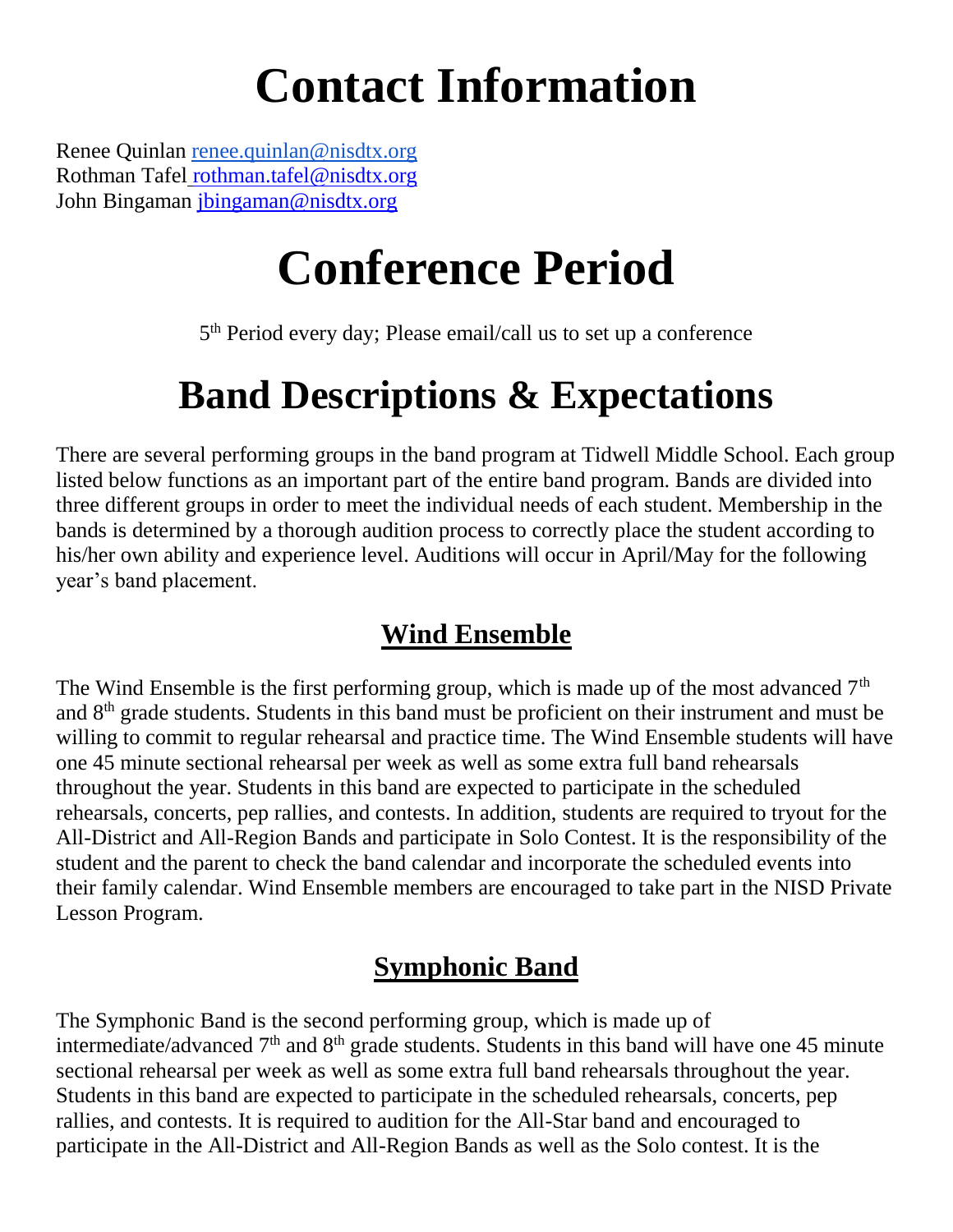responsibility of the student and the parent to check the band calendar and incorporate the scheduled events into their family calendar. Symphonic members are encouraged to take part in the NISD Private Lesson Program.

### **Concert Band**

The Concert Band is the third performing group, which is made up of intermediate  $7<sup>th</sup>/8<sup>th</sup>$  grade students. Concert Band students are expected to take their instrument and band binder home every day! Students in this band will have one 45 minute sectional rehearsal per week as well as some extra full band rehearsals throughout the year. Students in this band are expected to participate in the scheduled rehearsals, concerts, pep rallies, and contests. Concert Band students are encouraged to participate in the Solo and Ensemble contest. It is the responsibility of the student and the parent to check the band calendar and incorporate the scheduled events into their family calendar. Wind Ensemble members are encouraged to take part in the NISD Private Lesson Program.

### **Beginning Band**

The Beginner Band is a fundamental class designed for beginning  $6<sup>th</sup>$  grade students. Students will meet in like-instrument classes and will learn the necessary skills for instrumental performance. The Beginner Band is intended as a training ground to prepare each student to participate in one of the 2 performing bands the following year. Students will learn many musical and instrumental concepts and will perform scales, music and band literature throughout the year. The Beginning Band will also perform at the fall, winter and spring concerts as well as participate in a contest for Beginning Bands in the spring. Band members will have 3-4 before or after school rehearsals as a full band in preparation for concerts and contests. Students are also encouraged to participate in a Solo Contest at the end of the Spring Semester. It is recommended that each student practices an average of 20-30 minutes per day. Private lessons are available and highly recommended by the directors.

# **Classroom Policies**

#### **Tidwell MS Rules:**

- 1. Take care of yourself
- 2. Take care of others (peers and adults)
- 3. Take care of our school

#### **Additional TMS Band Rehearsal Guidelines:**

- 1. Look at the director when he/she is talking.
- 2. Do not talk during rehearsal.
- 3. Respect your fellow band members and directors.
- 4. Be prepared for each rehearsal.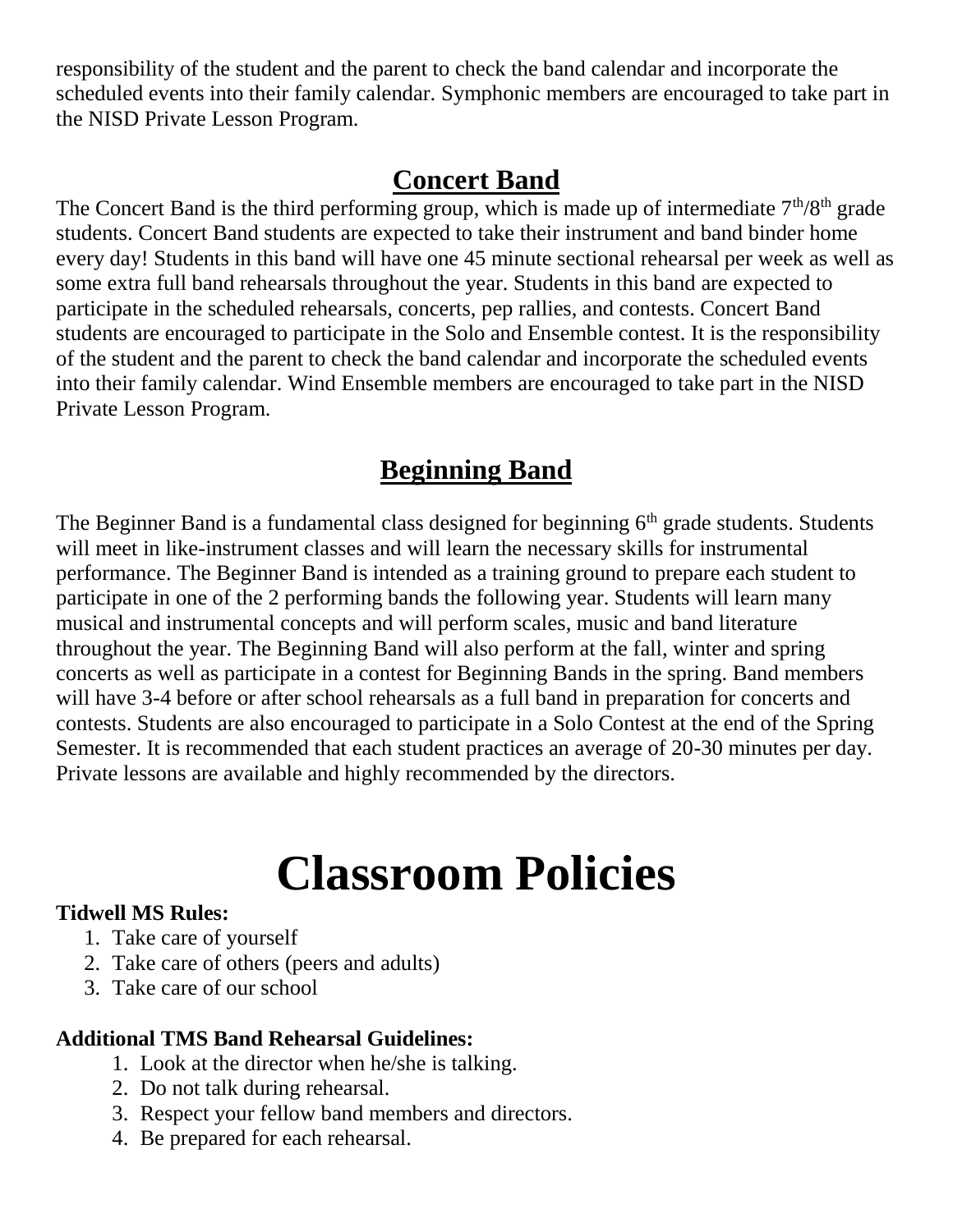5. Communicate effectively and promptly regarding conflicts with the schedule calendar of events.

#### **Consequences:**

The Tidwell Titan Band discipline policy is as follows. Each infraction will result in the student filling out the Student Discipline/ Missing Supply Google form at the time of the infraction. In this form, the student will provide their first and last name, student ID number, and class period. They will then check all infractions that apply for the situation. The infractions include:

- Tardy
- Missing Instrument
- Missing Supplies
- Excessive Talking
- Forget Pencil
- Reeds- Missing/Chipped
- Disrespectful actions towards self or others.
- Disrespecting Band Equipment
- Cell Phone Use
- Hoodie or Hat in Rehearsal

Along with filling out the Google form, each infraction will result in a consequence.

The 1<sup>st</sup> infraction will result in a warning.

The 2nd infraction will result in a Teacher/ Student conference.

The 3rd infraction will result in a phone call home.

The 4th infraction will result in Parent/ Teacher/ Student conference.

The 5th infraction will result in an AP conference.

#### **MULTIPLE DISCIPLINE ISSUES WITH ANY TIDWELL BAND STUDENT MAY**

**RESULT IN THE FOLLOWING:** removal from a performance, removal from a band social event, removal from a competition, or removal from the band program (at director discretion).

### **\*Earned Band Events\***

There are 2 band events a student must earn the right to attend. *Semester 1: Band Holiday Party and Semester 2: Hawaiian Falls Trip*. If a student receives a severe school infraction during the semester of the event, the student may be removed from the invitation list for that event and cannot attend the event. The student will have a clean slate the next semester for the next event.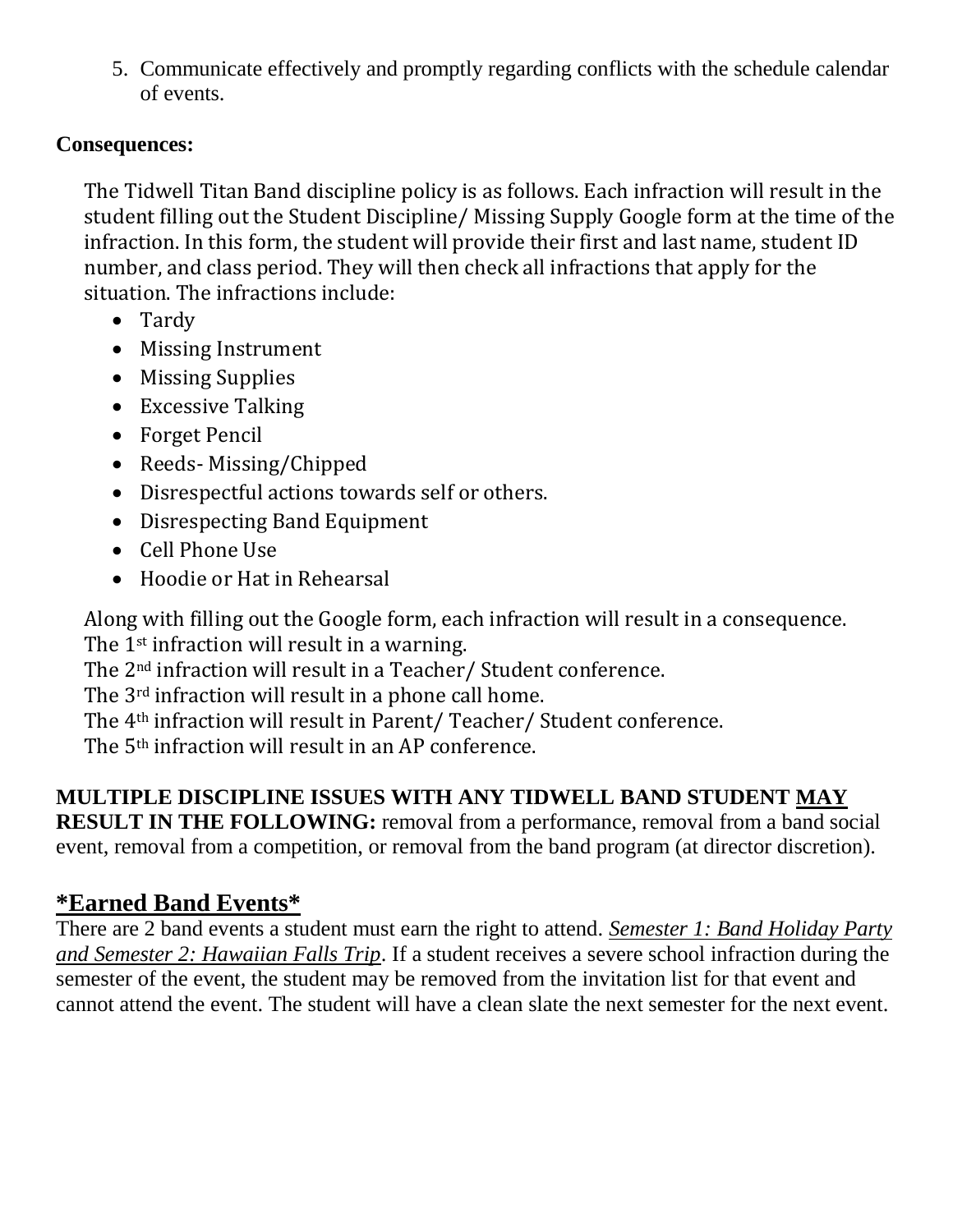# **Attendance Policy**

Regular attendance and participation is important for your daily progress and development. Participation in rehearsals and performances outside normal school hours is a required part of the band program. Absences for personal illness and other extenuating circumstances are sometimes unavoidable. When possible, the parents should give advance notice to the director of any absence. Un-excused absences from class or from any rehearsal or performance may result in a lowered grade or a zero for that performance. Remember – YOU are an important part of the band and other depend on you!

# **Band Grading Policy**

The Band program's grading policies will adhere to the NISD grading policies.

**Extra Credit** will be given for attending any approved instrumental performance.

#### Grades Include:

- 1. Objective Sheet, Practice Reports, Assignment Sheets and Weekly Daily Grades
- 2. Playing Tests These will take place during the student's band class, weekly sectional, and occasionally extra rehearsals or as a recording online.
- 3. Occasional written tests or worksheets.
- 4. Performance/Concerts/Contests/Clinics/Before-After School Rehearsals

#### Practice Records Grades:

Your practice report is designed to help you establish an organized routine for daily practice. A practice report is NOT needed to be able to tell whether you have practiced or not! How you improve from day to day and week to week reveals your practice habits and work ethic. Honesty is the best policy concerning practice time. It is helpful for parents to be involved in the student's practice time and progress. Your encouragement and support is important for their success.

- 1. Write down the total number of minutes per week.
- 2. A parent must sign the practice report for a grade.
- 3. Turn in your practice report every Wednesday.
- 4. 10 points will be deducted for late practice reports on the following day.
- 5. All time outside of class may be counted on your practice report. For example: private lessons, sectionals, extra rehearsals, concerts, clinics, contests, etc.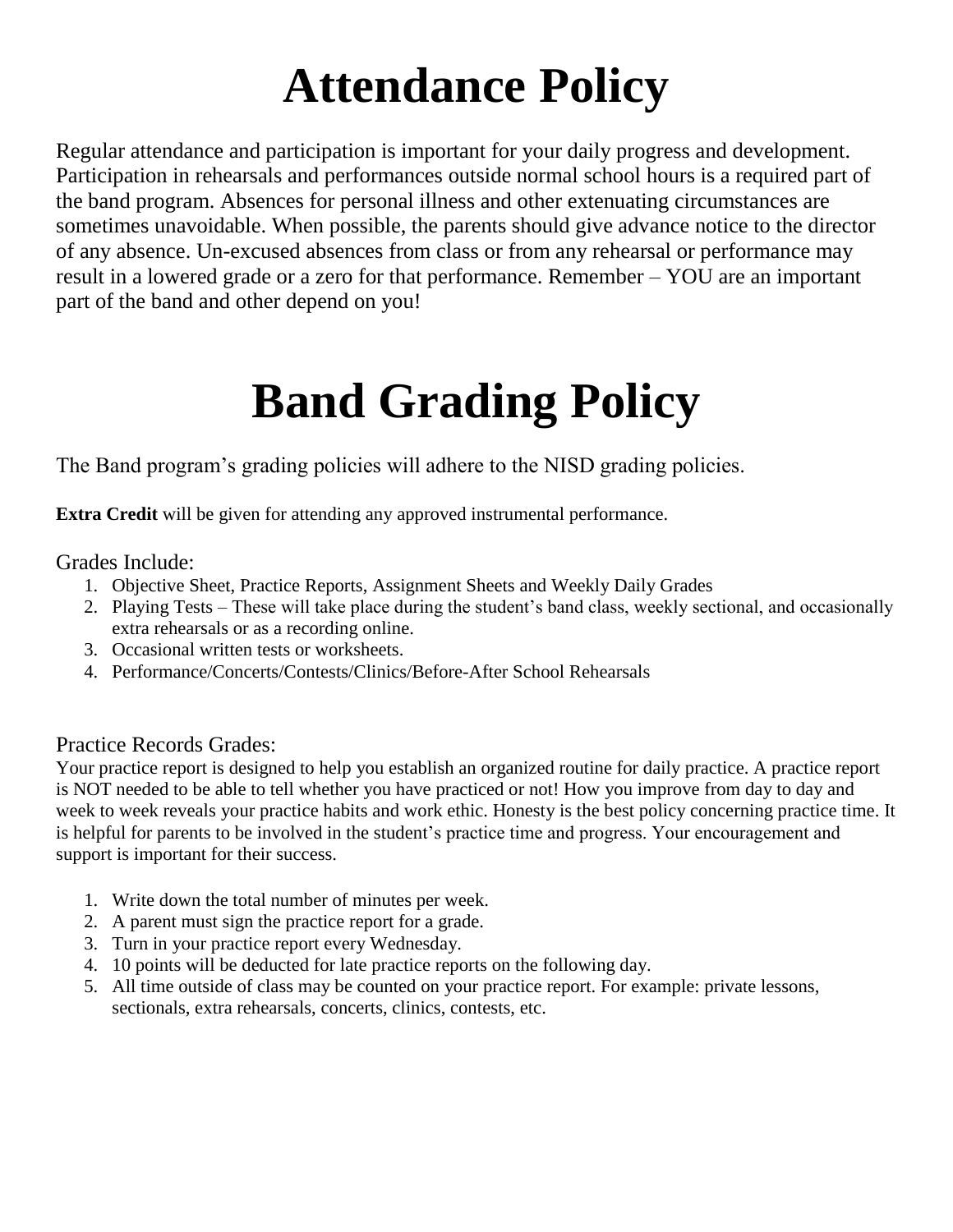### **Practice Guidelines for Parents**

Your child's progress in band will depend a great deal on what is achieved during daily home practice sessions. Learning takes place at school, but proficiency is gained at home. You can use the following guidelines to help your youngster at home.

#### Time Schedule

A half-hour a day is the recommended practice time for the average student. Practicing at the same time every day is good, but some flexibility should be built into this schedule. Don't bring the world to a halt at 6:30 PM every evening because it's practice time – kids need time for fun and relaxation just as adults do. If the situation allows, reschedule the practice session to an earlier or later time.

#### Climate

Practicing should be done in an area that is free of distractions away from the TV, radio/stereo, and family traffic. Good lighting, a straight-backed chair, metronome and music stand are definite assets. Reed players should have several reeds available during the practice session.

#### Encouragement

Spend some time listening to your child practice. Offer constructive criticisms. You do not need to be a former band member or musician to be able to hear improvement. Encourage them to play assignments and tests for you. Each time the student plays for a friend or relative, it helps them to feel more comfortable with a performance or competitive event.

#### Is your child progressing?

For the beginning band student, the field of instrumental music is new for your child. He is learning to use his facial muscles in a different way and his breathing apparatus for a different purpose. There is a new language of symbols (notes) that require the use of his mind and body to translate this into musical sounds. All this takes time!

Parents can evaluate practice sessions by asking:

- 1. What is your assignment for today?
- 2. Am I hearing the same daily warm up each day? It is important to play the same daily warm up and drill we do in class before beginning the assigned material.
- 3. Am I hearing music that they can already play, or am I hearing attempts at new material?
- 4. Is the tone quality becoming more characteristic of the instrument, or is the tone harsh, unmusical, and unpleasant?
- 5. Does the familiar tune or exercise move along steadily with some sort of fluent rhythm, or is it halting and jerky with no steady rhythm?

#### LEARNING HOW TO PRACTICE IS AN IMPORTANT PART OF PLAYING AN INSTRUMENT!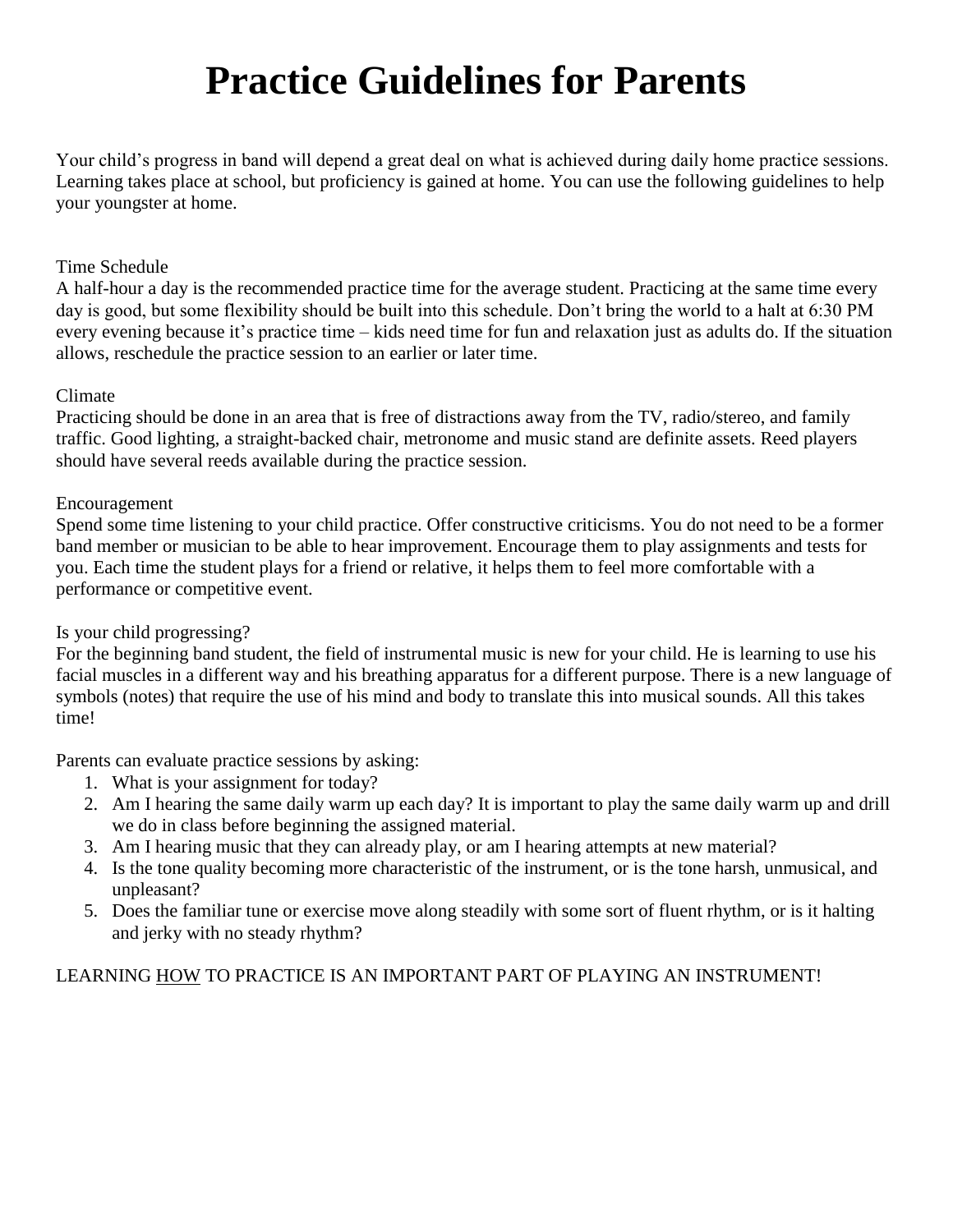### **Practice Guidelines for Students**

#### IT'S HOW YOU PRACTICE THAT COUNTS!

Incorrect habits are sometimes more easily developed than correct habits, and a habit is hard to change so THINK when you practice. Avoid simply going through the motions! Remember that the playing of your instrument comes through development of coordination, just like any athlete. Patience is a virtue for the ambitious player.

- 1. Warm up correctly. Concentrate on tone quality and embouchure during the long tone warm ups.
- 2. Set a goal for the practice session. Don't try to do too much in one setting.
- 3. Isolate a problem or a section in a piece of music. Repeat is over and over many times just like shooting baskets in the basketball goal. Practice it slowly at first, then gradually build up the speed using a metronome.
- 4. Repetition of a problem area reinforces muscle and mental memory.
- 5. Practice involves learning and reinforcing areas that are difficult. Practice, therefore, is not always fun because you must play music that you have not yet mastered. Try to end each practice session with something that is fun to play and that has already been mastered.
- 6. Structure your practice session to get the most benefit out of your time!

#### *EXAMPLE OF A STRUCTURED 30 MINUTE PRACTICE SESSION:*

| <b>Material practiced</b>        | <b>Time</b> | Goal                           |
|----------------------------------|-------------|--------------------------------|
| Warm up and daily drill          | 10          | <b>Fundamental Development</b> |
| New Material and assignments     | 10          | Develop new technique          |
| Previous and continuing material | 5           | Improvement of fingers/tone    |
| Personal music choices           |             | Fun!!                          |

**Your practice session will vary depending on the assignments. The more consistent you are with your practice time, structure, and climate, the better your results will be. Efficient use of time is important in your busy schedule!**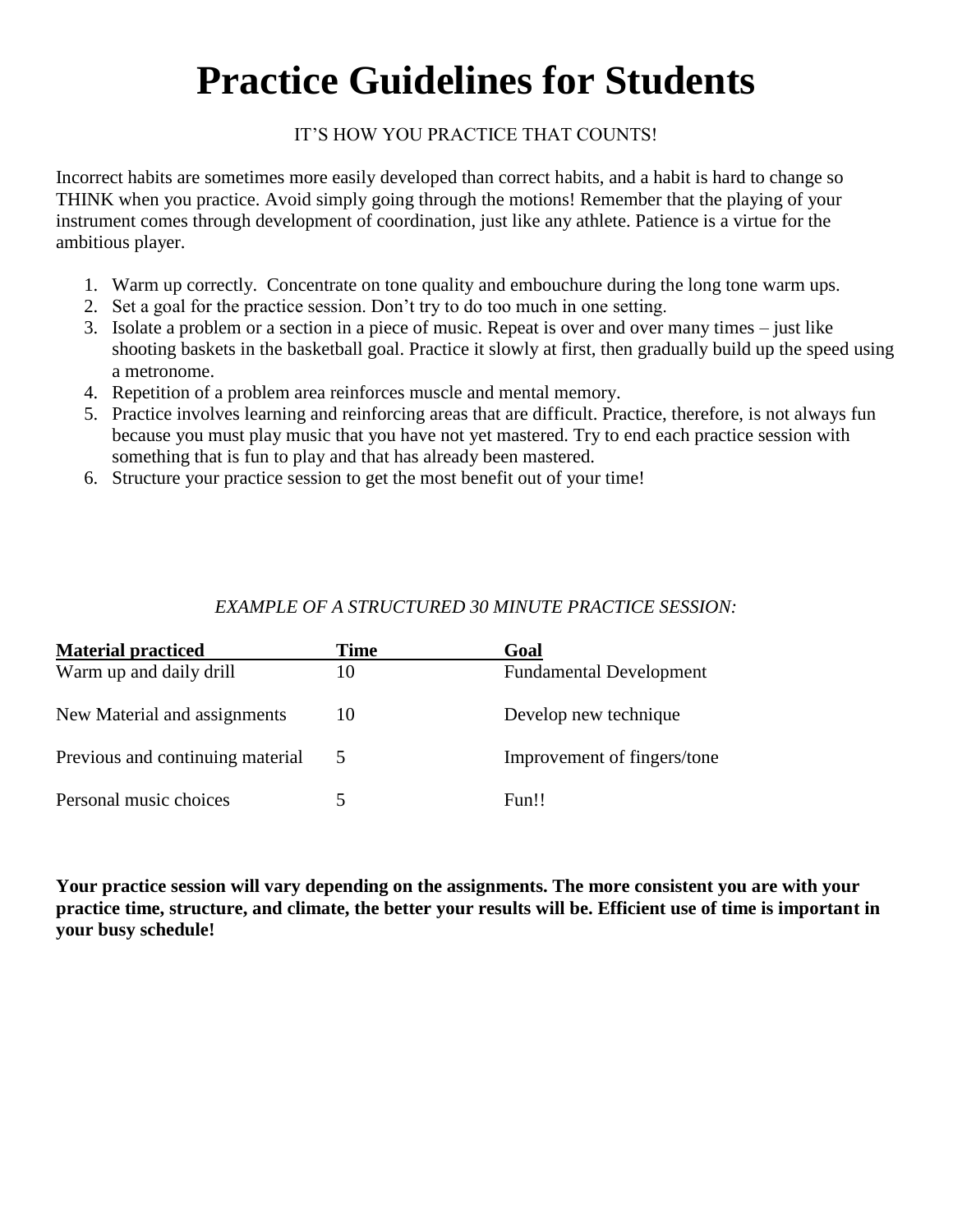# **Eligibility Requirements**

Band Students are ineligible to participate in extracurricular activities for the nine weeks period immediately following a grade of 69 or less in ANY subject. However, if after 3 weeks, that student is passing ALL of his classes, he becomes eligible at the end of the 4th week. This "no pass-no play" rule affects all extracurricular events such as football performances and competitions. Band rehearsals, sectionals, and concerts are an extension of classroom activities, not extracurricular, so the "no pass-no play" rule does not apply. Students are required to attend these events. For certain contests and performances, the directors may require students to "pass of f" the music in order to participate in the event.

Students have a responsibility to pass their classes and be eligible for band concerts and contests. Each student plays a vital role in the band and we are dependent upon each other for success! It has been our experience that most students who fail a class are simply not turning in their work.

### **Sectionals**

Section rehearsals are important in a quality band program. Small group work with like instruments ensure adequate individual attention and section development. All *Wind Ensemble and Symphonic Band* members are required to attend one 60 minute section rehearsal per week. During these sectionals students will work on the fundamental skills of their instrument, practice difficult sections of the band music, learn the All-District and All-Region music, and have their chair tests on these areas. Most of their objective sheet assessments will be done in sectionals.

Section rehearsal days will be scheduled during the first week of school. In order to accommodate the student athletes, sectional days and times may need to change at the beginning of each new sport. Every attempt will be made to schedule around athletic games and other school activities.

Please try to schedule doctors' appointments, etc at times that do no conflict with section rehearsals. In unavoidable conflicts occur, please communicate these conflicts promptly in writing along with a verbal explanation from the student and/or parent. Communication is vital to your success in the program.

If an absence from a sectional is unavoidable, the student may make arrangements to make up their sectional by attending another sectional that would be appropriate for their instrument. Communication is still necessary.

## **Class Materials**

- 1. Instrument with appropriate supplies.
- 2. Every student is expected to have a pencil on his or her stand at all times. Marking music helps students learn faster and increases productivity.
- 3. Band binder/folder including all books, daily drills, and music.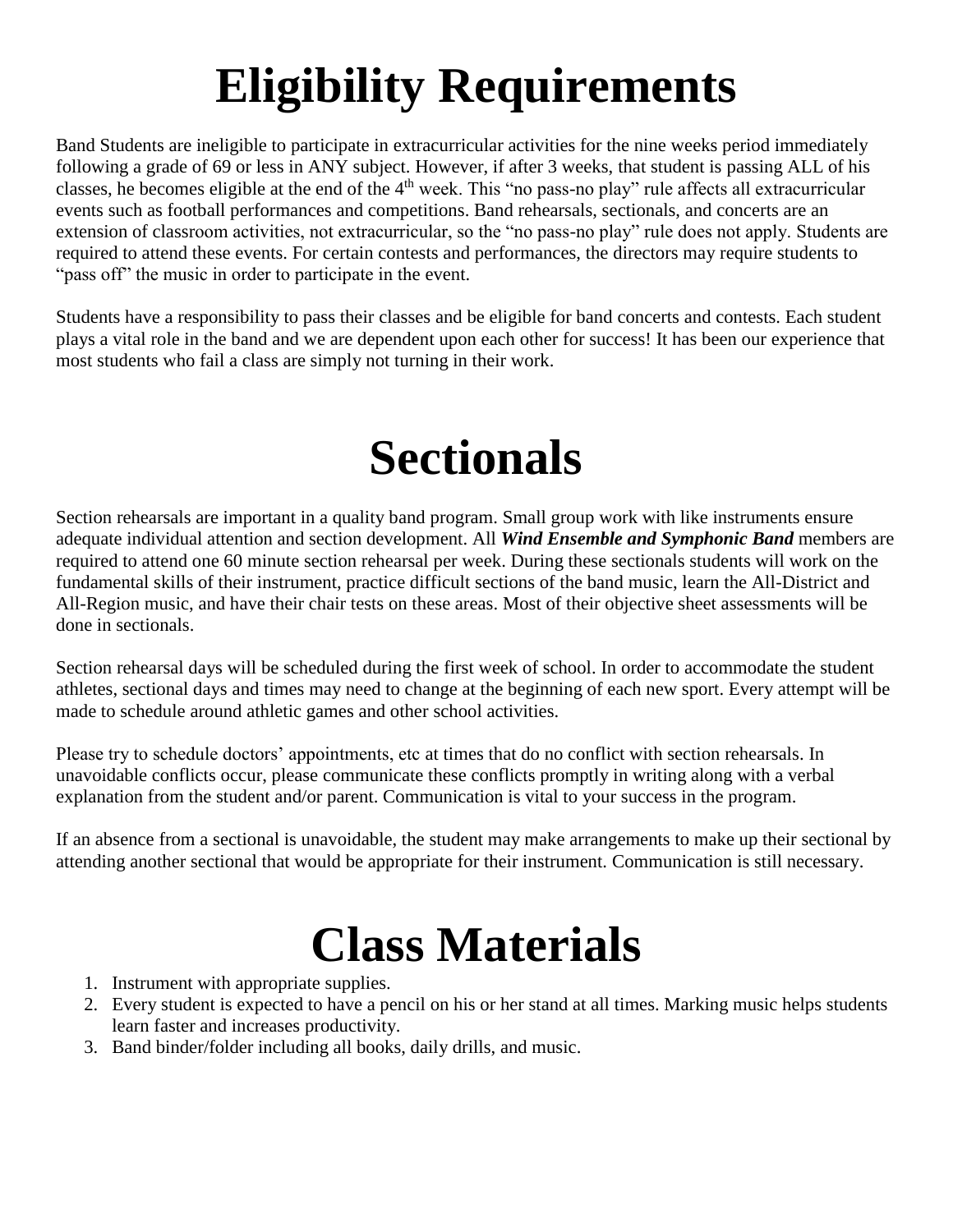# **Supplies**

All students are required to have the appropriate supplies for their instrument. A list of appropriate supplies for each instrument will be provided for each student. Supplies may be purchased from a music store of your choice. We are fortunate to have a local music company in our area where you can purchase instruments and supplies.

> Bells Music Shop 536 Keller Pkwy # B Keller, Texas (817) 337-7900

# **Band Equipment**

1. Student Instruments – Your instrument is extremely valuable and proper care should be taken to maintain its value. Should your instrument be in need of repair, you must always consult with a director before taking it to the repair shop. Never try to repair an instrument yourself. All instruments must have a permanent nametag on the case handle. No one should play or handle an instrument that does not belong to him/her.

2. School Owned Instruments – Students who play a school owned instrument should take the same care as they would their own instrument. These students, as well as  $7<sup>th</sup>$  and  $8<sup>th</sup>$  grade percussion students are required to pay a semester maintenance fee of \$50.00 (\$100 per year). The student is liable for damage due to negligence, carelessness or loss. The student must always inform the director of any repairs needed.

3. Instrument Lockers – Each student will be assigned an instrument locker to keep his/her instrument in during the school day. These bins should be used for instrument and folder storage only (not for other school books). Locks are not provided nor recommended, but if a student wishes to put a combination lock on his locker, he must provide the director with a copy of the combination for reference. Please keep your lockers NEAT and CLEAN! No instrument should be left in the lockers on weeknights or weekends. This is a security measure for the safety of your instrument as well as the home practice requirement.

4. Music and Folders – Show the proper respect and care for your music and folder. All markings on the music should be done in pencil and/or highlighter. Do not lose your music.

5. Band Hall and Practice Rooms – These are your rooms and they should reflect your attitude towards the band program. Show respect and pride by keeping them neat and clean. No food, soft drinks, or gum is allowed in the band hall. Water bottles will be allowed during rehearsals and class.

6. Chairs and Stands – The chairs in the band hall are for sitting only. Please keep all four legs on the floor and do not lean back in the chair. The band hall chairs are set the way the directors need them for classes each day. Please do not move chairs or stands unless you are told to do so. Music stands are for holding music only. They are not a desk. Always put the stands on the stand racks correctly when you are asked to put stands away.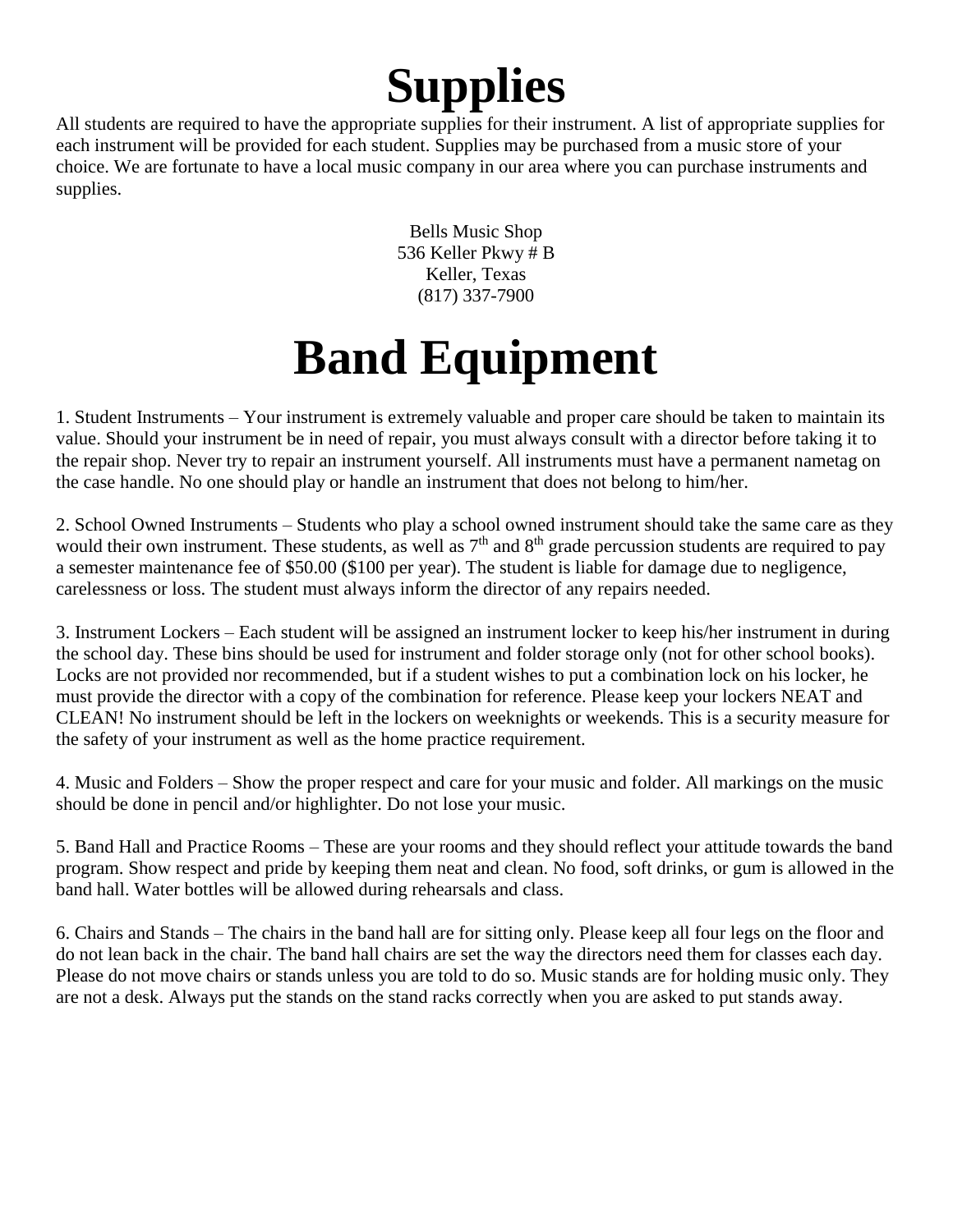### **Band Member's Responsibilities**

- 1. Follow all TMS Band rules as well as all school rules. Learn to accept the consequences of your behavior.
- 2. Learn to work well with others to enhance individual and group progress.
- 3. Have the proper respect for those in authority and for your classmates.
- 4. Show the proper respect and care for all band equipment, music, and instruments.
- 5. Regular practice is your responsibility in order for daily progress. Set a realistic goal for yourself and work to achieve success.
- 6. You are responsible to be at all band concerts and performances. Keep your calendar in an important place so you may refer to it often. Remember you are an important part of the band.
- 7. Make a real effort to learn and improve daily. Build a habit of success. Remember, it is more important to make consistent improvement, not to be the best.
- 8. It is expected that each student conduct himself properly with regard to his/her actions, manners, and dress. The appearance of the band at pep rallies, football games, and other public performances is very important. Every effort is made to make sure that the Tidwell Titan Band portrays a positive image. The impression that the band makes has a great deal to do with the spirit, pride, and reputation of our school and our band. Each student must do his/her part to make our image a favorable one to the community.

# **Pep Rallies**

The Wind Ensemble, Symphonic Band, and Concert Band will combine and perform together at all pep rallies. Many students are involved in sports, cheerleading, dance and other activities. If a band student is required to perform with another group, then he/she will not be required to perform with the band. On occasion, there will be opportunities for a student to perform in both groups. All band students are required to perform at pep rallies.

Pep Rally Procedures:

- 1. Dress in your band t-shirt. Wear your band shirt for the entire school day to promote school spirit and band pride.
- 2. Bring your binder with all music and your instrument. You are responsible for helping put away chairs and stands at the end of the pep rally. Percussionists are responsible for hauling percussion equipment to and from the gym.
- 3. Sometimes you may be dismissed from class early to set up and warm up together before the pep rally begins.
- 4. Come to the band hall to get your equipment and head directly to the gym. Do not play on your instrument until you are told to do so.
- 5. It is important that you watch the conductor and listen to instructions carefully throughout the course of the pep rally as it will be noisy and there will be lots of distractions.
- 6. You may not make inappropriate noises on your instruments. You may only play on your instruments when it is time for the band to do so. Please don't interrupt others' performances.
- 7. All band students are expected to participate in the pep rallies. A pep rally is a required performance and grades will be given for all performances. Cheerleaders will perform on the feature song only. Athletes will perform the entire pep rally, but may join their team when called to do so.
- 8. Have fun! Support your school by being enthusiastic and giving a good performance!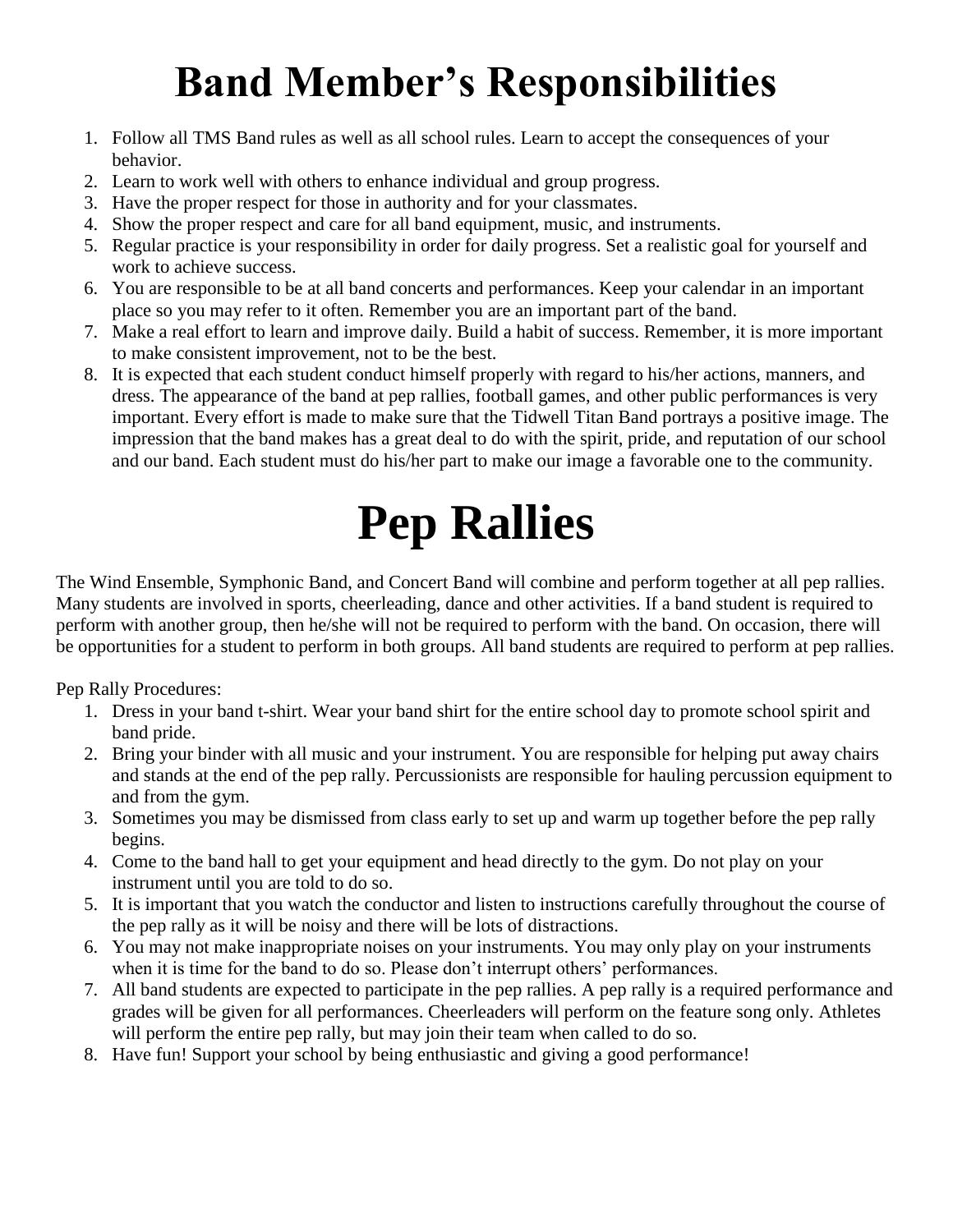# **Bus and Travel Rules**

- 1. When you are dismissed to the bus, walk quietly, do not run.
- 2. Excessive noise on the bus is not appropriate. Do not use loud voices.
- 3. Do not move from your seat or stand up while the bus is moving.
- 4. Keep your hands and feet inside the bus at all times.
- 5. No gum or food is allowed on the bus.
- 6. ipods and mp3 players must be used with headphones and kept at an appropriate volume.
- 7. As we approach the destination, listen for instructions from a director or chaperone.
- 8. Unload the bus only when a director or chaperone dismisses you.
- 9. All students must ride to and from the event on the bus. Students who need to request a ride with their parents need to get director approval and send a written note prior to the day of the trip.
- 10. Always be courteous to drivers, chaperones, and other passengers.
- 11. Tell the bus driver thank you as you exit the bus for the day.

# **Code of Conduct**

*Our code of conduct directly reflects the NISD Student Handbook and Code of Conduct. All students must abide by NISD rules and regulations.* 

# **Dress Code for Performances**

It is important to look proud, project a positive first and lasting impression, and portray a sincere respect for the audience and public. We want to represent Tidwell Middle School with a professional, organized appearance any time we perform.

#### Uniforms:

For Wind Ensemble, Symphonic Band, Concert Band members – In keeping with a professional look, the performing bands will wear a white tuxedo shirt, black tuxedo pants, bowtie, and cummerbund for guys. Girls will wear black dresses. While the school will provide the shirt, pants, bowtie, cummerbund, and black dresses, the student will need to provide their own black dress shoes and socks.

Concert Dress for Beginning Band members – Boys: slacks, collared shirt, dress socks and shoes Girls: dresses or nice slacks and blouse with dress shoes

Casual Dress:

For all bands – The Band t-shirt and jeans are the required dress for all pep rallies, elementary tour performances, and any other event that does not require more formal attire.

At the end of the year, the student is responsible for dry cleaning uniform and all parts before returning to the band program.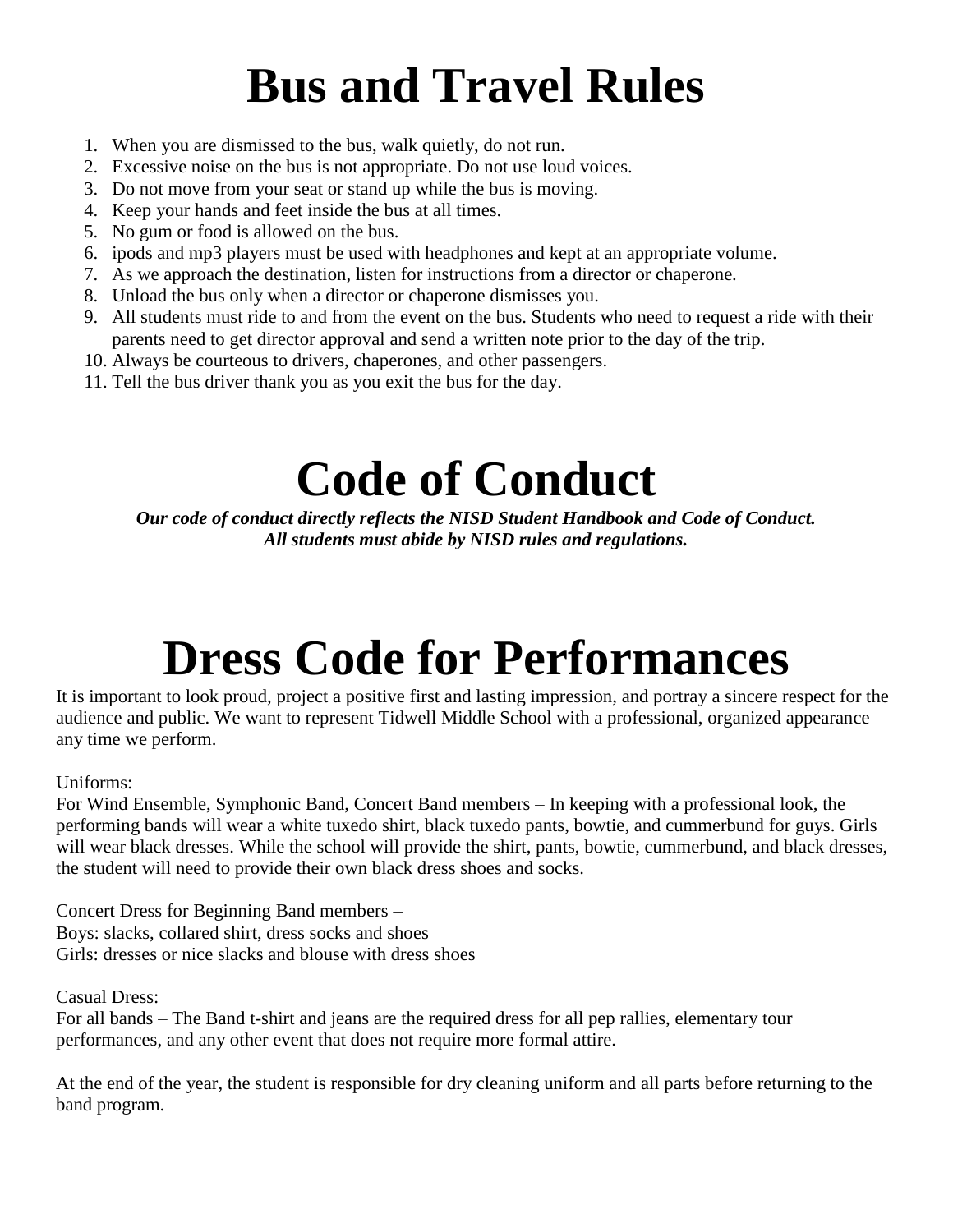# **Concert Etiquette**

We are making an effort to teach our students about good audience manners. Audience manners are based upon respect for the performers and for others in the audience and are nothing more than expressions of courtesy. Unfortunately, young people in today's society are seldom exposed to formal concert situations and are often not aware of these standards for appropriate behavior.

By following these guidelines you can set a proper example for our students and will make the concert more enjoyable for all. Thank you for your assistance.

1. Avoid entering or leaving the room during a performance. If absolutely necessary to do so, move only between selections.

- 2. Applause is welcomed, but whistling or cheering is considered inappropriate for a formal concert.
- 3. Talking should be avoided during a performance.
- 4. Attention should be directed to the performer at all times.
- 5. Please turn off cell phones.

Be respectful to any performing group as they have worked hard in their preparation for the concert.

### **Byron Nelson Band Booster Club**

We are fortunate to have a cluster wide band booster organization. By virtue of having a child in the band program. The main objective of the Byron Nelson Band Booster Club is to provide funds and support for the various projects in our cluster's band programs. Some of these projects will include private lesson scholarships, social activities, guest clinicians, music and supplies to fit the bands' needs. It takes a great deal of work and cooperation from parents at all levels to accomplish our goals. We appreciate your help and support whenever possible. You – the parents – make it happen for your children!

### **Bryon Nelson Band Directors**

The Tidwell Band is extremely fortunate to feed into a wonderful band program at Bryon Nelson. Due to great team teaching philosophies shared by the directors, your child will get to interact with the Bryon Nelson High School directors on a weekly basis. These directors graciously make time in their busy schedules to come down to the middle schools to help teach beginner classes and the  $7<sup>th</sup>$  and  $8<sup>th</sup>$  grade band classes.

BNHS Band Directors: Mr. Jed Weeks, Director of Bands Mr. Michael Moore, Assistant Directors Mr. John Bingaman, Director of Percussion